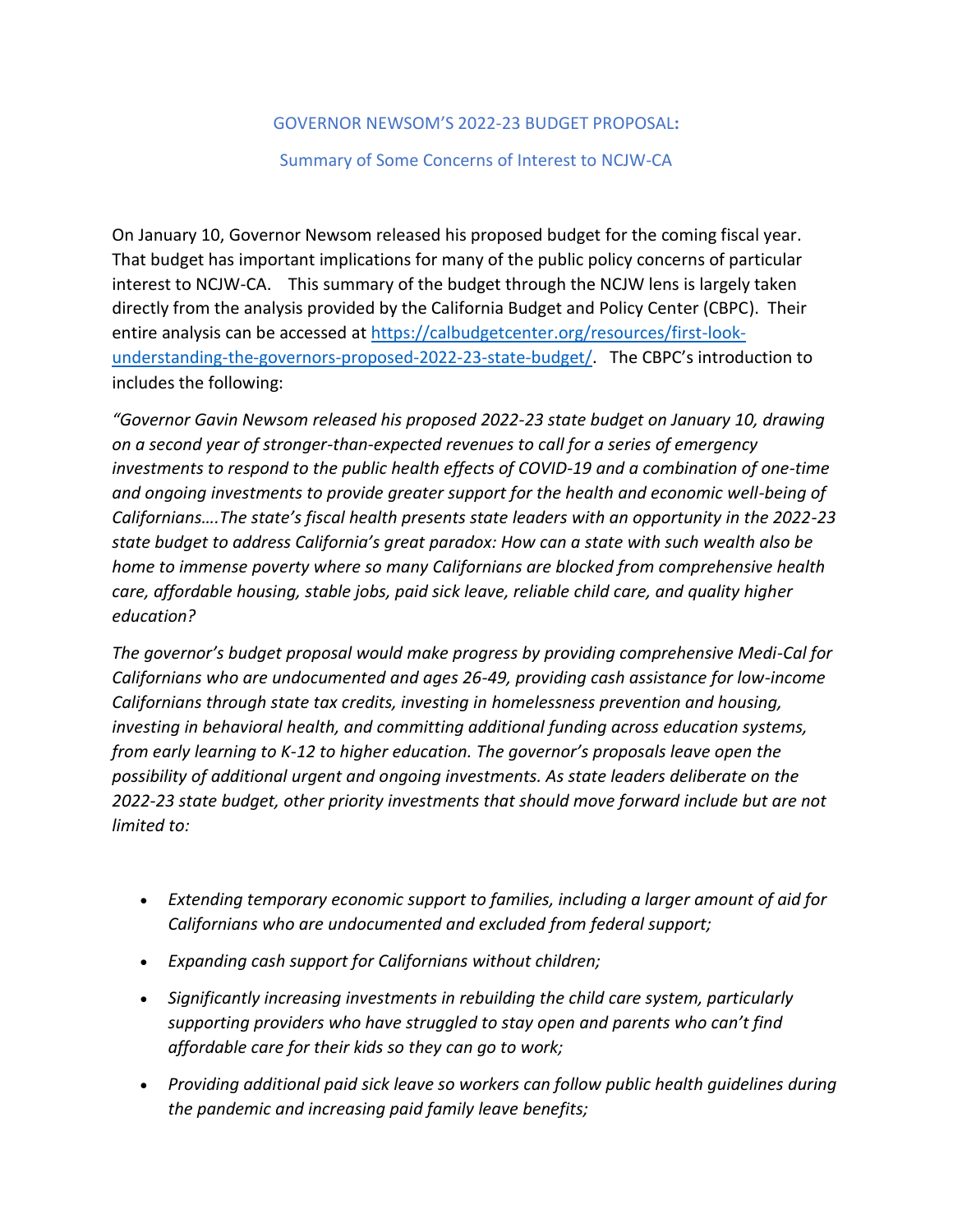- *Fast-tracking planned investments in the social safety net, such as Medi-Cal expansion and increases in SSI-SSP grants, currently not scheduled to begin until 2024 and within the means of the state to start earlier;*
- *Expanding CalWORKs to include children in all eligible households;*
- *Monitoring K-12 funding and enrollment formulas to ensure students and schools are not harmed by attendance shifts as a result of the pandemic;*
- *Providing ongoing funding for people experiencing homelessness; and*
- *Boosting ongoing investments in public health.*

*The governor's proposal also includes a number of proposals for tax breaks for businesses that are unnecessary or deserve further scrutiny. Most notably, the administration proposes to spend \$3 billion over the next two years to unnecessarily pay a federal unemployment insurance loan, which amounts to a tax break that primarily benefits larger businesses and corporations.*

*State leaders must also figure out how to manage the state's constitutional spending limit — or Gann Limit — that holds the state back from building a better future that is especially critical for Californians with low incomes, people of color, immigrant Californians, and women. The administration is leaving details of how the state will manage the spending limit to the May Revision."*

# **Health Care**

• **Medi-Cal for all:** Building on the federal Affordable Care Act (ACA), California has previously substantially expanded access to health coverage. For example, more than 14 million Californians with modest incomes – nearly half of whom are Latinx — receive free or low-cost health care through Medi-Cal (California's Medicaid program), several million more than before the ACA took effect. Another 1.4 million Californians receive federal subsidies to reduce the cost of coverage purchased through Covered California, our state's health insurance marketplace. Nonetheless, many Californians — including immigrants who are undocumented — remain uninsured. The governor's proposed budget expands — no sooner than January 2024 — Medi-Cal eligibility to undocumented immigrants ages 26 to 49, the last group excluded from coverage. California is now the first in the nation in providing health insurance to all low-income residents.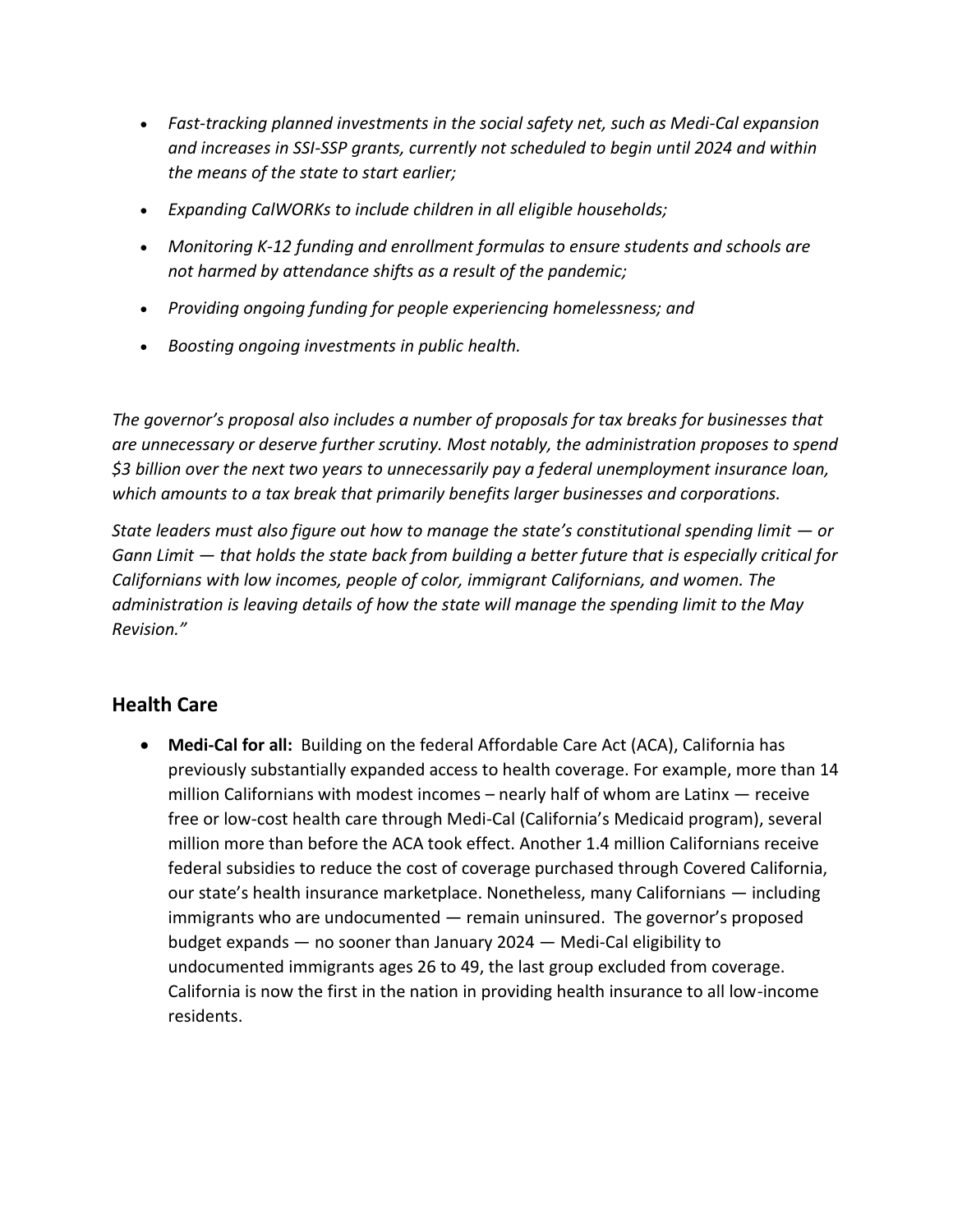- **Reduced Medi-Cal premiums for many Californians**: The governor proposes to reduce premiums for around 500,000 Medi-Cal enrollees, a group that includes pregnant women, children, and working people with disabilities. These are Medi-Cal enrollees whose incomes are "marginally above" the cut-off for no-cost Medi-Cal and who therefore must pay a monthly premium to access Medi-Cal services.
- **Proposals to maintain and improve availability of reproductive health care services:** The governor's proposals include reducing administrative barriers to medication abortion services; adding the human papillomavirus vaccine as a covered benefit under the Family PACT program, effective July 1, 2022; providing one-time funding of \$20 million General Fund for scholarships and loan repayments to help boost the number of reproductive health care services providers; and providing onetime funding of \$20 million to help reproductive health care facilities improve their security.
- **Robust Medi-Cal reform initiatives:** This year also the administration is moving forward with implementing the ambitious Medi-Cal reform effort known as CalAIM (California Advancing and Innovating Medi-Cal) that was originally introduced in 2019. In late 2021, California received the federal authority needed to implement these reforms. The main goal is to better support millions of Californians enrolled in Medi-Cal — particularly those experiencing or at-risk of homelessness, children with complex medical conditions, children and youth in foster care, Californians involved with the justice system, and older adults — who often have to navigate multiple complex delivery systems to receive health-related services.

# **Child Care**

The governor's proposed budget uses federal COVID-relief dollars to increase the number of subsidized child care spaces across the state. Since the beginning of the pandemic, California has received more than \$5 billion in one-time federal COVID-relief dollars specifically for child care meant to stabilize children, working parents, and providers during pandemic. The administration proposes to use \$823.7 million dollars — roughly one-third of the remaining relief funds — for 36,000 additional child care spaces. Other child care investments in the proposed budget include \$35.6 million for support programs. This includes \$25 million for the California Child Care Initiative Project to increase licensed family child care capacity for infants and toddlers in areas without providers and \$10.6 million for the California Infant and Early Childhood Mental Health Consultation program.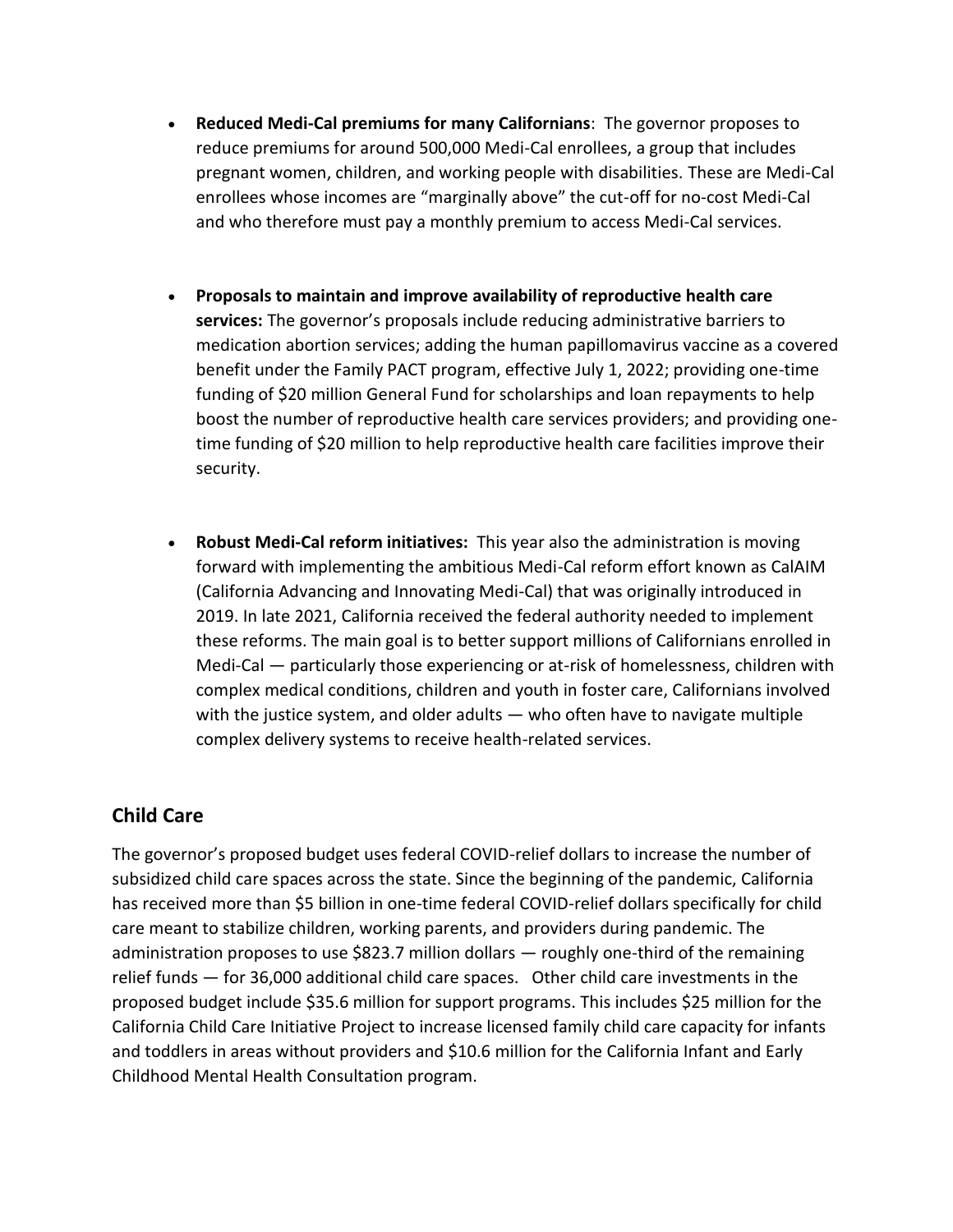At the same time, the budget proposal fails to maintain policy changes implemented in the past year to support families and providers during the pandemic, such as waiving family fees for working parents and supporting providers when the virus impacts attendance or forces sites to temporarily close. And state and federal leaders have never provided enough funding to provide subsidized child care for all children in eligible families or to pay providers offering subsidized care fair and just rates for this critical work. President Biden's Build Back Better plan proposes significant new investments to expand subsidized child care, but the ability of Congress to pass this piece of legislation is uncertain. In order to stabilize the subsidized child care system during the current crisis, ensure continuity of care for families, and support the caregiving economy, state leaders will need to commit to additional, ongoing funding in the 2022-23 fiscal year and beyond.

### **Poverty**

The governor's budget also included numbers of anti-poverty proposals including:

- **No work requirement for the Young Child Tax Credit:** California's Young Child Tax Credit provides up to \$1,000 annually to help families with low incomes and young children pay for basic needs, such as food and diapers. More than 8 in 10 people who are eligible to benefit from this tax credit are people of color, and nearly 6 in 10 are women. The governor proposes ending the work requirement for the Young Child Tax Credit, arguing that "young children living in households with no earned income are just as deserving of being protected from poverty as are children living in households with low income." This proposal would likely make California the first state to end the work requirement for a state child tax credit.
- **Tax credit for former foster youth:** The proposed budget also includes a new refundable tax credit for former foster youth modeled after the Young Child Tax Credit. Specifically, this credit would provide a \$1,000 credit to young adults ages 18 to 25 who were in the foster care system at some point at age 13 or older and would otherwise qualify for California's Earned Income Tax Credit (CalEITC). The administration estimates that this new credit will cost \$20 million annually, implying that they expect it to benefit 20,000 young adults each year. Transition-age foster youth experience high rates of poverty due to high unemployment and low annual earnings. A Santa Clara County pilot program that provided free tax assistance to current and former foster youth showed how refundable tax credits, like the CalEITC, are important tools for boosting the incomes of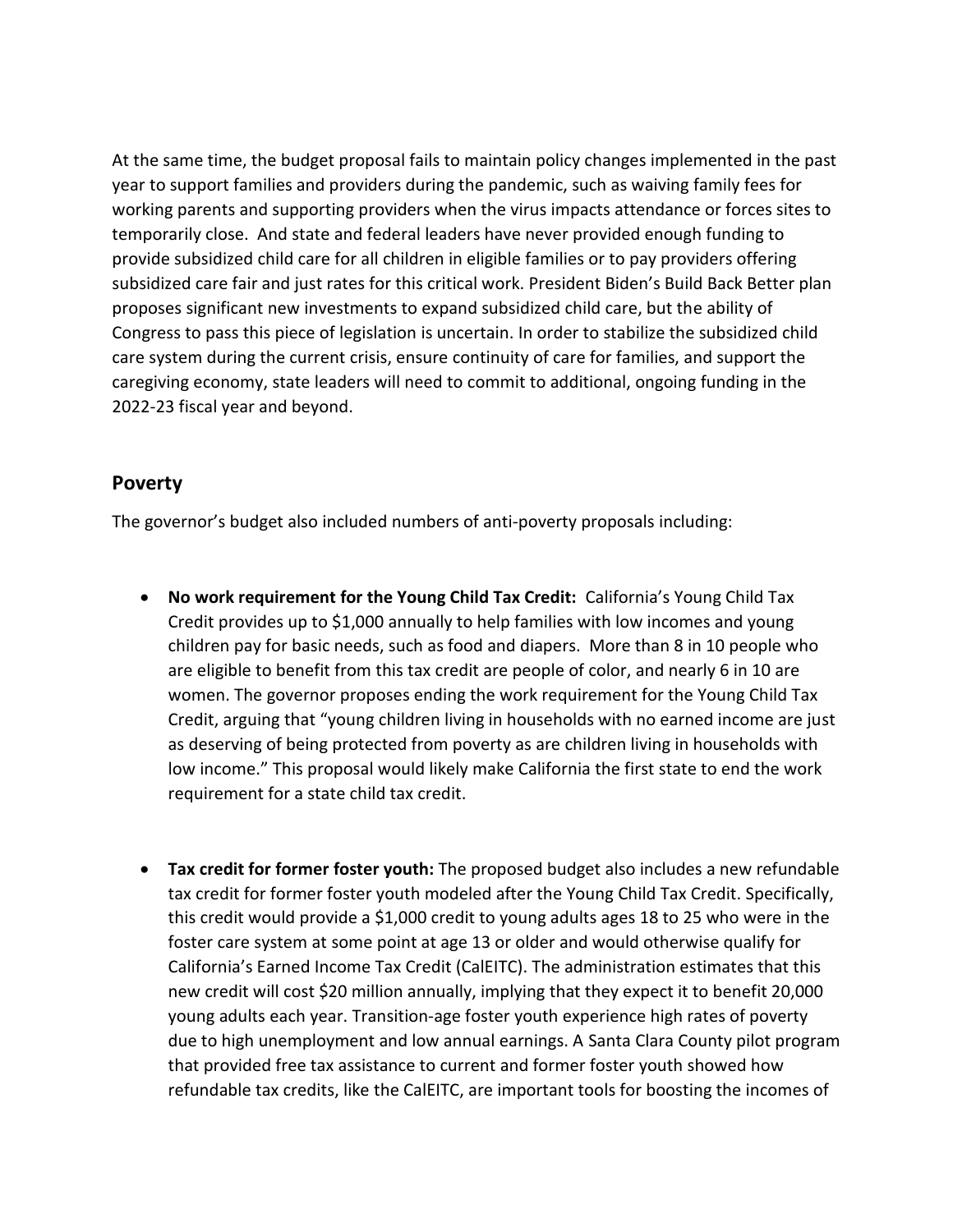transition-age youth, helping them to maintain housing, stay in school, and pay for basic needs like food.

- **No improvements to the CalEITC:** California's Earned Income Tax Credit (CalEITC) is a refundable state tax credit that helps millions of families and individuals with low earnings from work pay for basic needs, such as food. The administration does not include any proposals to strengthen or expand the CalEITC. Advocates for the CalEITC would like California to increase the size of the credit for workers without dependents in their home, who comprise more than 7 in 10 CalEITC recipients. Nearly half of these individuals receive less than \$100 from the CalEITC and many do not qualify for the federal EITC despite their low earnings.
- **Increase in CalWORKs grants but not all CalWorks children lifted out of poverty:** The California Work Opportunity and Responsibility to Kids (CalWORKs) program provides modest cash assistance for children from low-income households while helping parents overcome barriers to employment and find jobs. Even before the COVID-19 crisis, CalWORKs primarily served children of color, who faced higher rates of economic insecurity than did white children. As millions of California workers – especially workers of color – lost their jobs or saw reduced wages due to a long-term public health emergency and recession, CalWORKs is a particularly critical source of support. After over a decade of inadequate grants, state policymakers in recent years have raised the maximum CalWORKs grant above the deep poverty threshold (50% of the federal poverty line) for many children in CalWORKs. However, these prior increases left children who share resources with ineligible family members living in deep poverty. Even as the administration proposes a 7.1% increase to the maximum grant (with an estimated cost of \$200.7 million in 2022-23), the proposed budget continues to keep these children well below the deep poverty threshold.

## **Hunger**

Most of the governor's anti-poverty proposals clearly affect the numbers of Californians experiencing hunger. Other proposals directing addressing hunger include:

• **Expanding access to food assistance**: In another step toward a fully inclusive safety net, the Governor's budget proposes to make the California Food Assistance Program (CFAP) available to income-eligible Californians ages 55 and older regardless of immigration status. The CFAP is the state-funded counterpoint to the federal CalFresh program.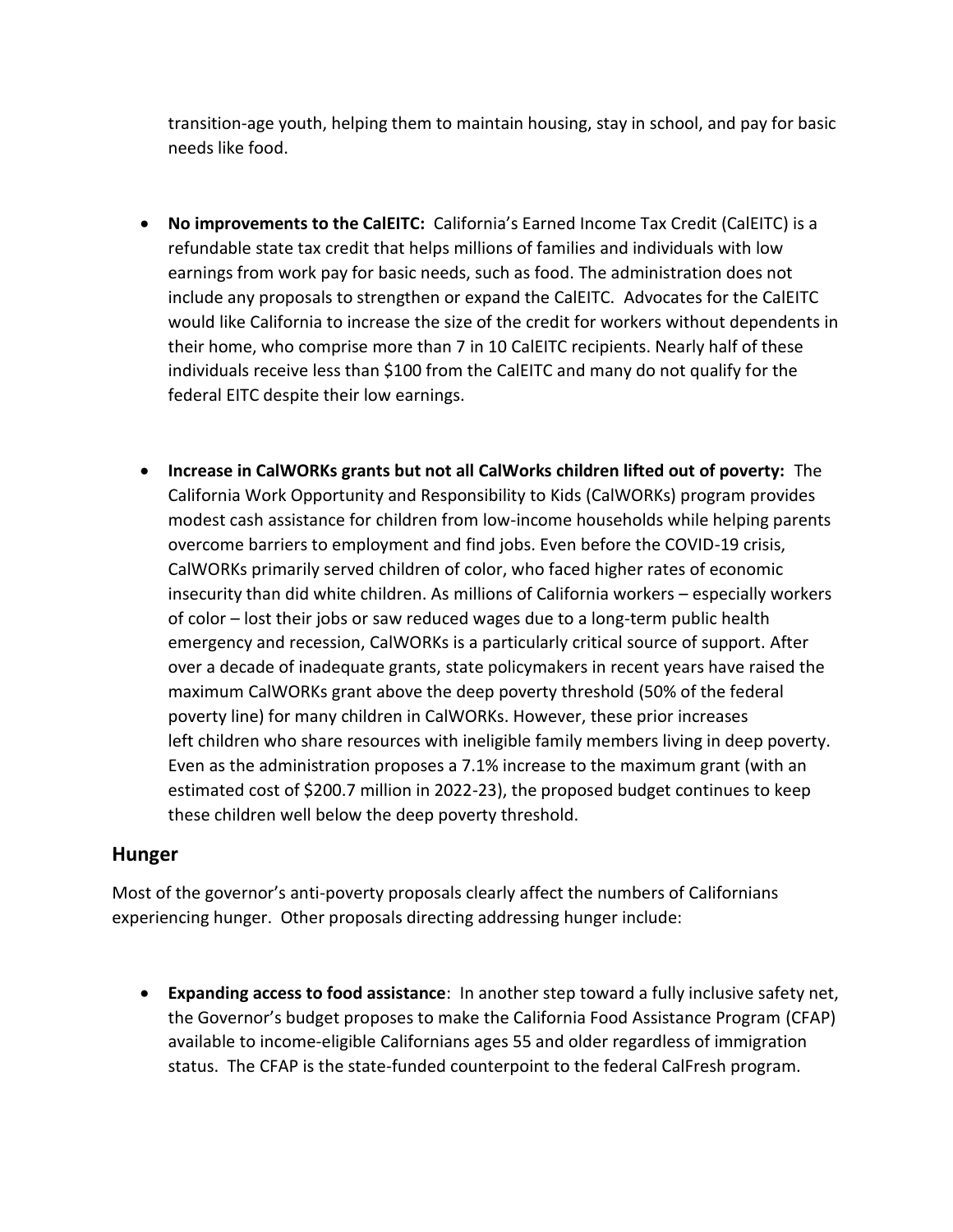- **Strengthening our commitment to school meals for all:** Last year, California became the first state to permanently adopt free school meals for all K-12 students. The Governor's budget funds that commitment, providing \$650 million to cover the costs of high quality breakfasts and lunches.
- **Increasing assistance to food banks:** The Governor's budget also includes \$30 million in one-time monies for Emergency Food Assistance Program providers, food banks, tribes and tribal organizations to address food needs of food insecure popultions.

## **Homelessness and Housing**

At last count, more than 161,000 Californians were experiencing homelessness and many more were struggling to maintain stable housing because of unaffordable housing costs. The governor's proposed budget included:

- \$500 million in one-time funding to address homeless encampments by investing and short-and long-term rehousing strategies.
- \$1.5 billion over two years for housing and treatment of unhoused Californians with serious behavioral health issues.
- \$2 billion to boost programs that support affordable housing.

## **Support for Immigrants**

California has the largest share of immigrant residents of any state and is home to an estimated 2 million to 3.1 million individuals who are undocumented. The governor's proposal builds on important supports provided to immigrants in the 2021-22 budget. In addition to expanding Medi-Cal coverage to all undocumented California's the proposed budget:

• **Ends the exclusion of undocumented adults, age 55 and older, from food assistance program.** CFAP provides state-funded food assistance to "qualified" immigrants who are not eligible for CalFresh, California's Supplemental Nutrition Assistance Program (SNAP). While the proposal extends CFAP to adults over the age of 55, it pares back the framework for broader CFAP expansion in the current year (2021-22) budget.